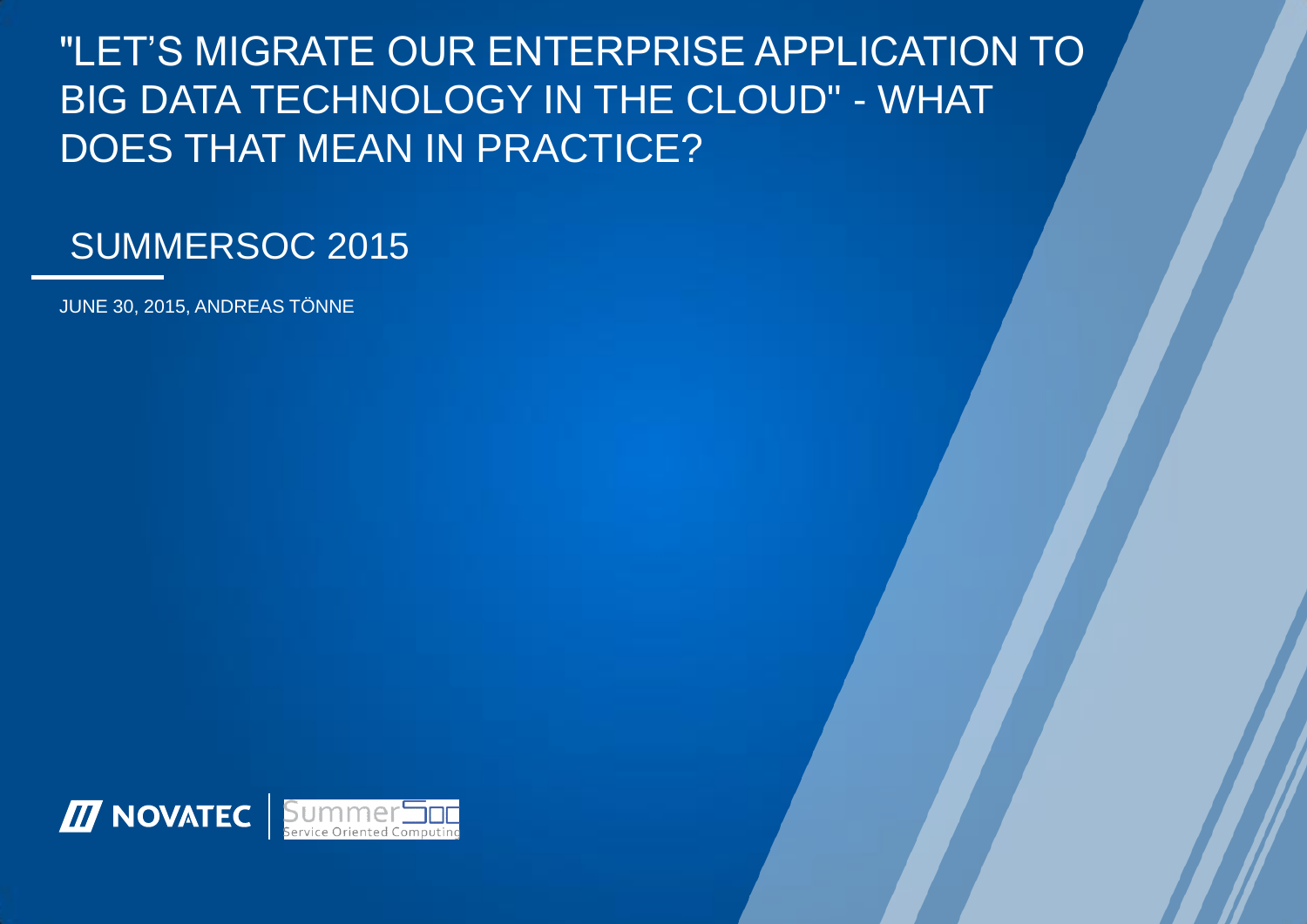## **Andreas Tönne**

Director R&D and Senior Managing Consultant in the Frankfurt/M office

## **NovaTec Consulting GmbH**

IT-Consulting company with a strong focus on Java enterprise application development, business process management, SOA and agile methodologies

Headquarters in Leinfelden-Echterdingen and Offices in Berlin, Munich and Frankfurt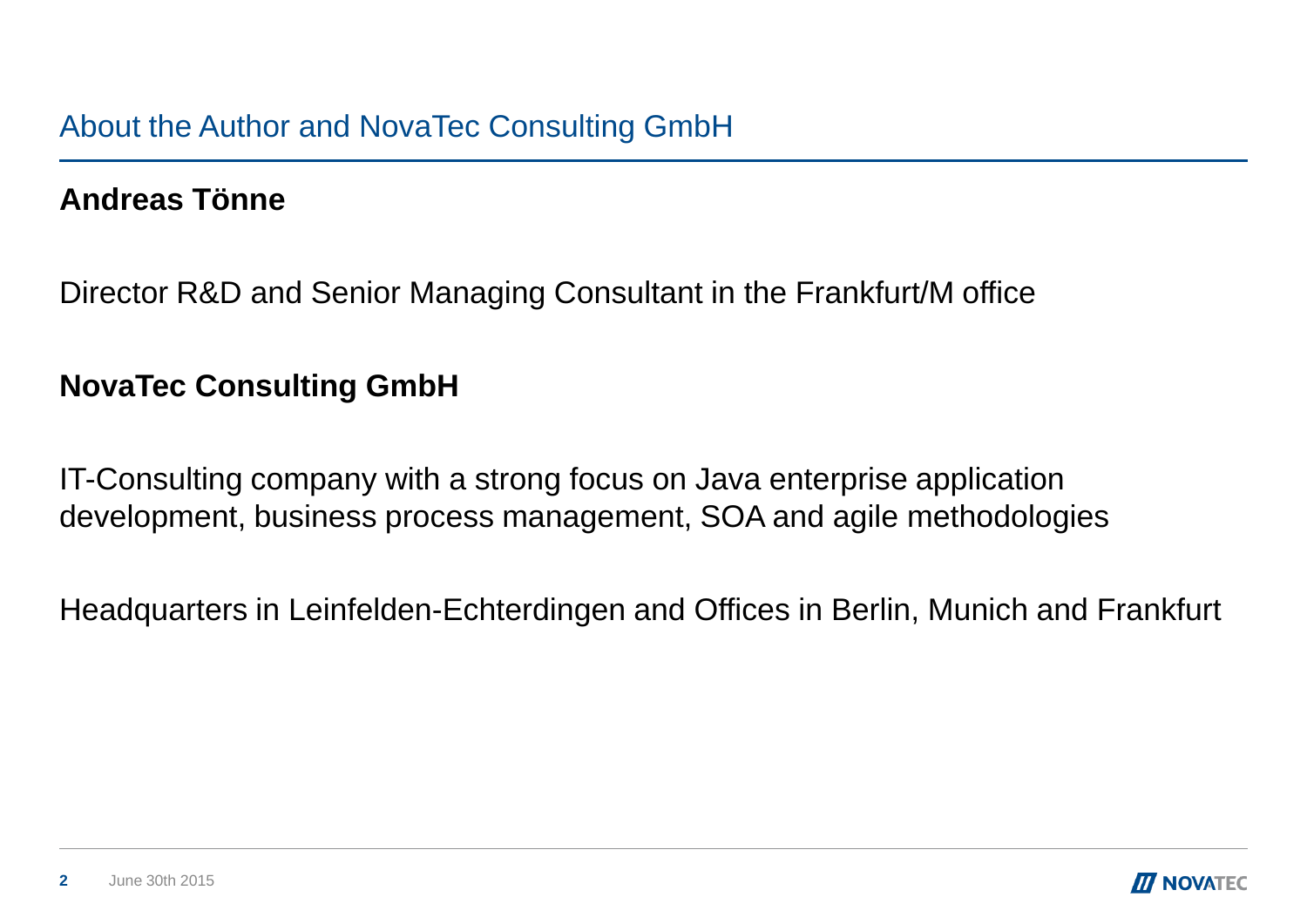## Goal: Transform a Java EE Architecture to a BigData Architecture



- **Practical experiences of a Big Data transformation project**
- Cloud transformation strategy and consequences for the application requirements

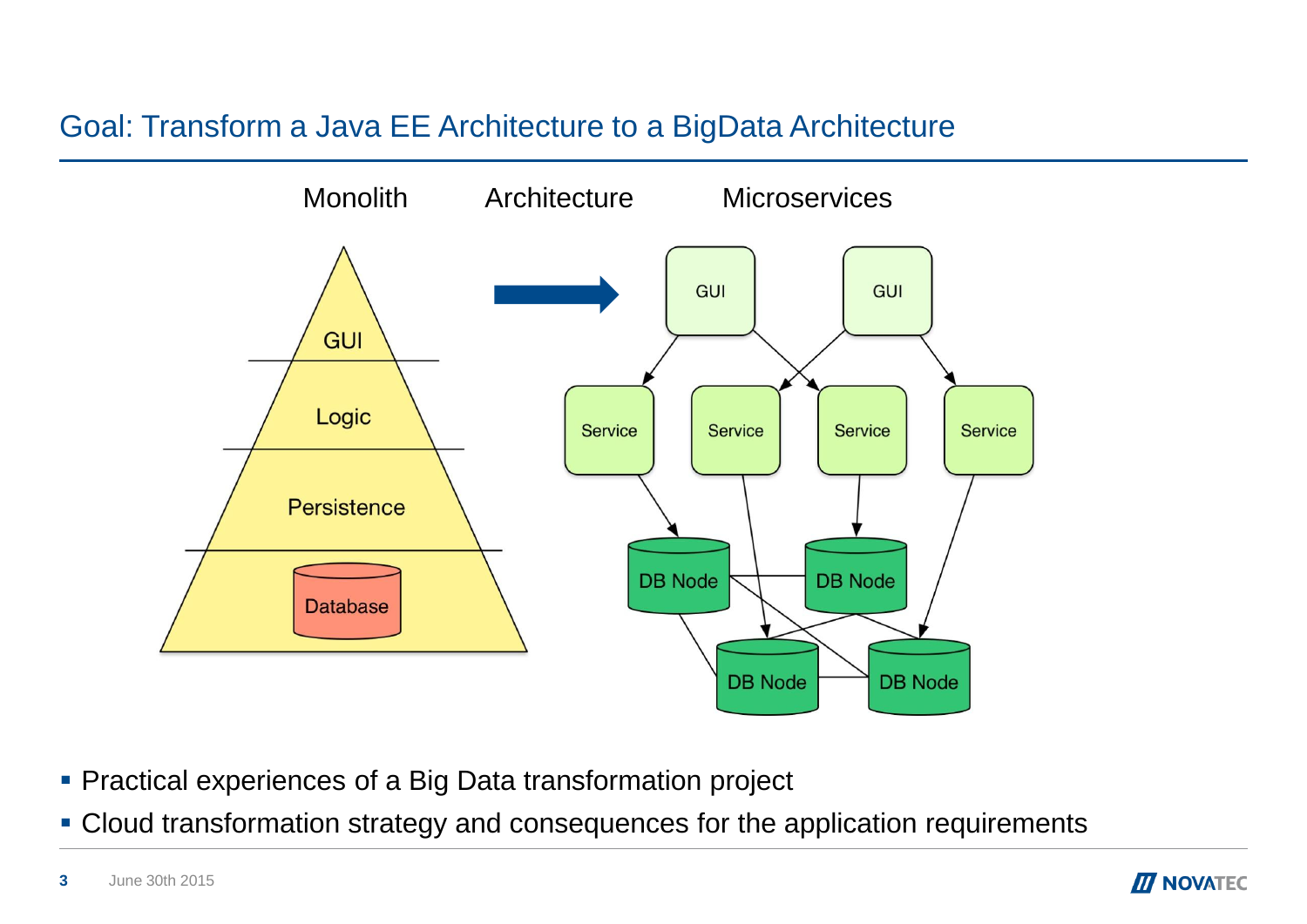## Why Bother? OLTP and Big Data are Two Different Beasts

Big Data is a diagnosis of high Volume, Variety, Velocity

- Online Transaction Processing applications feel the pressure of Big Data
	- **Growing scope of the applications**
	- **Modern sources of data with heterogeneous data formats**
	- Swift competition
- Big Data architectures and technology are a promising solution to handle this
- At a price!
- **Business thinks transactional with ACID properties** 
	- Consistency constraints and isolation are used to hedge against concurrent execution errors
- Cloud-native microservices architecture puts an emphasis on concurrent execution

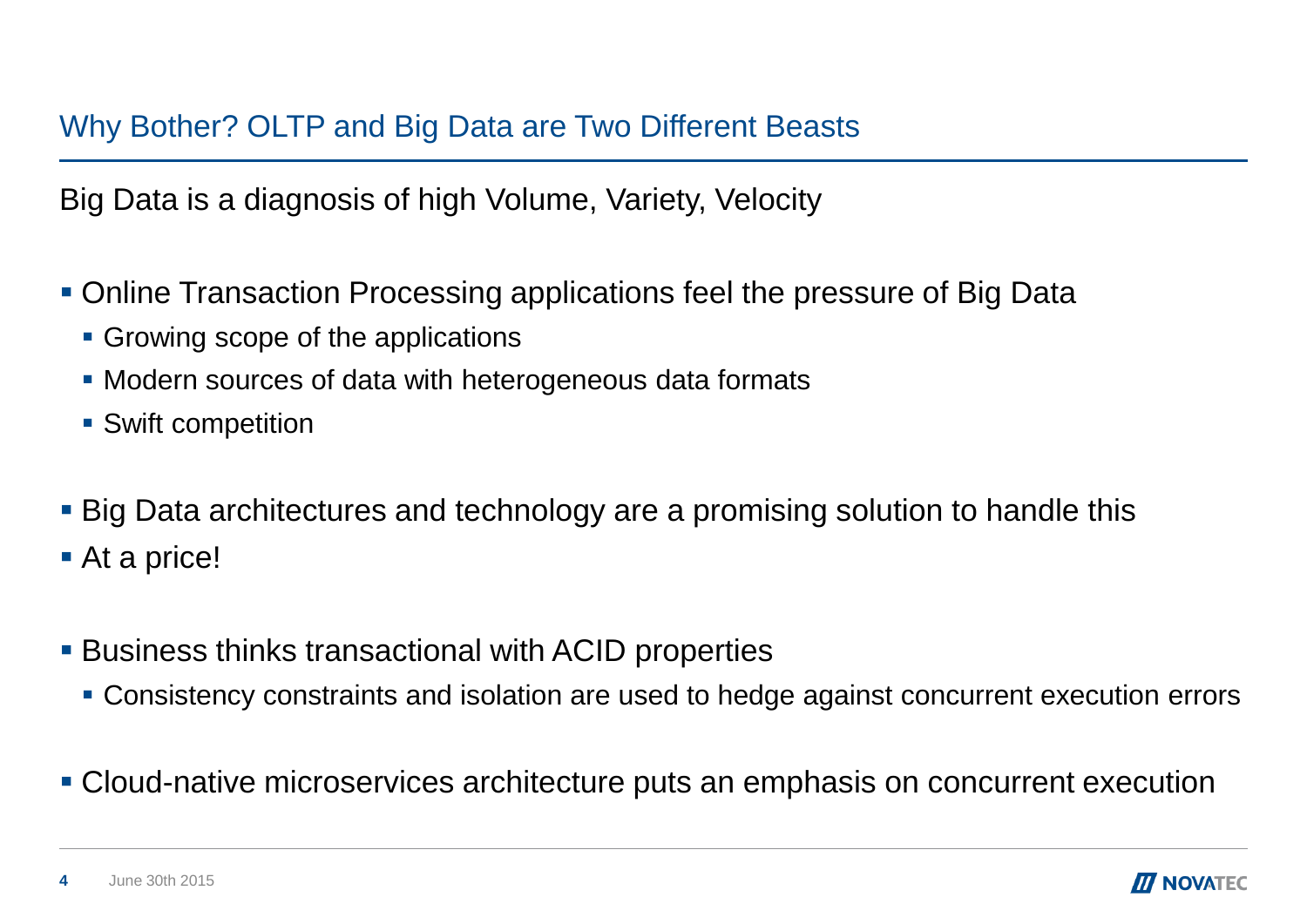Semantic middleware to provide information logistics to enterprises

- Consolidates heterogeneous data sources like relational DB, file shares, websites or tweets in a uniform data model
- Computes weighted relations using syntactical and semantic algorithms
- **Provides access through queries and contextual traversal**
- Samples: search on steroids, lightweight ETL, MDM, document annotation

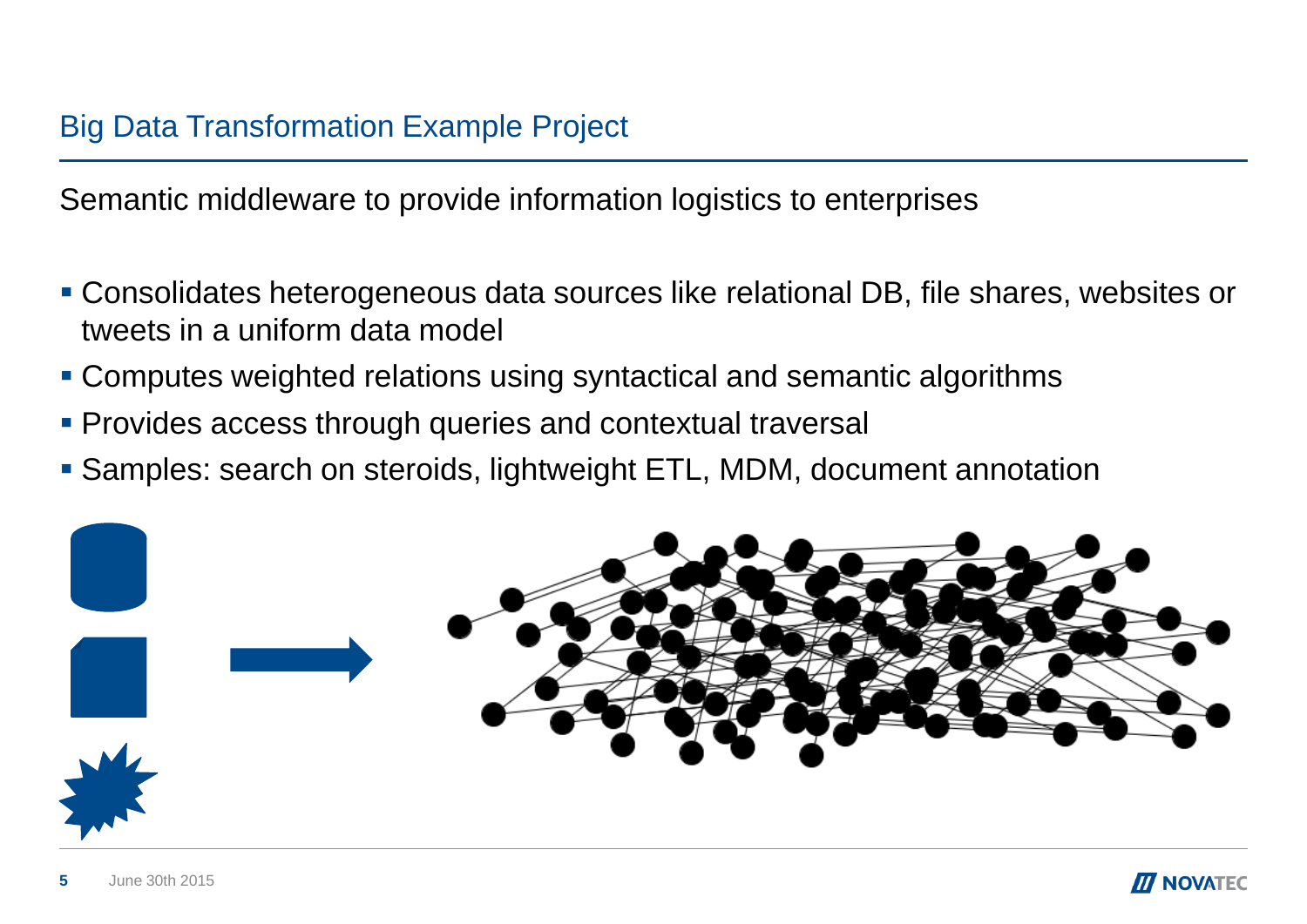## Big Data Transformation Example Project - Woes

The previous version of the product did not scale at all!

- System breakdown at moderate data sizes instead of up to petabytes of data (**Volume**)
- **-** Inacceptable low throughput of the import (**Velocity**)
- **Previous architecture: best practices Java EE with clustering and Lucene as index** 
	- Mapping of graph model to relational store considered the bottleneck
	- Replace the persistence layer by one using a graph database and all is good?
- Measured up to 95% of execution time spent in commits (DB and Lucene)  $\blacksquare$  Why?

Facing two killer problems

- 1. Storage architecture does not scale to the customer requirements
- 2. Application design does not scale at all

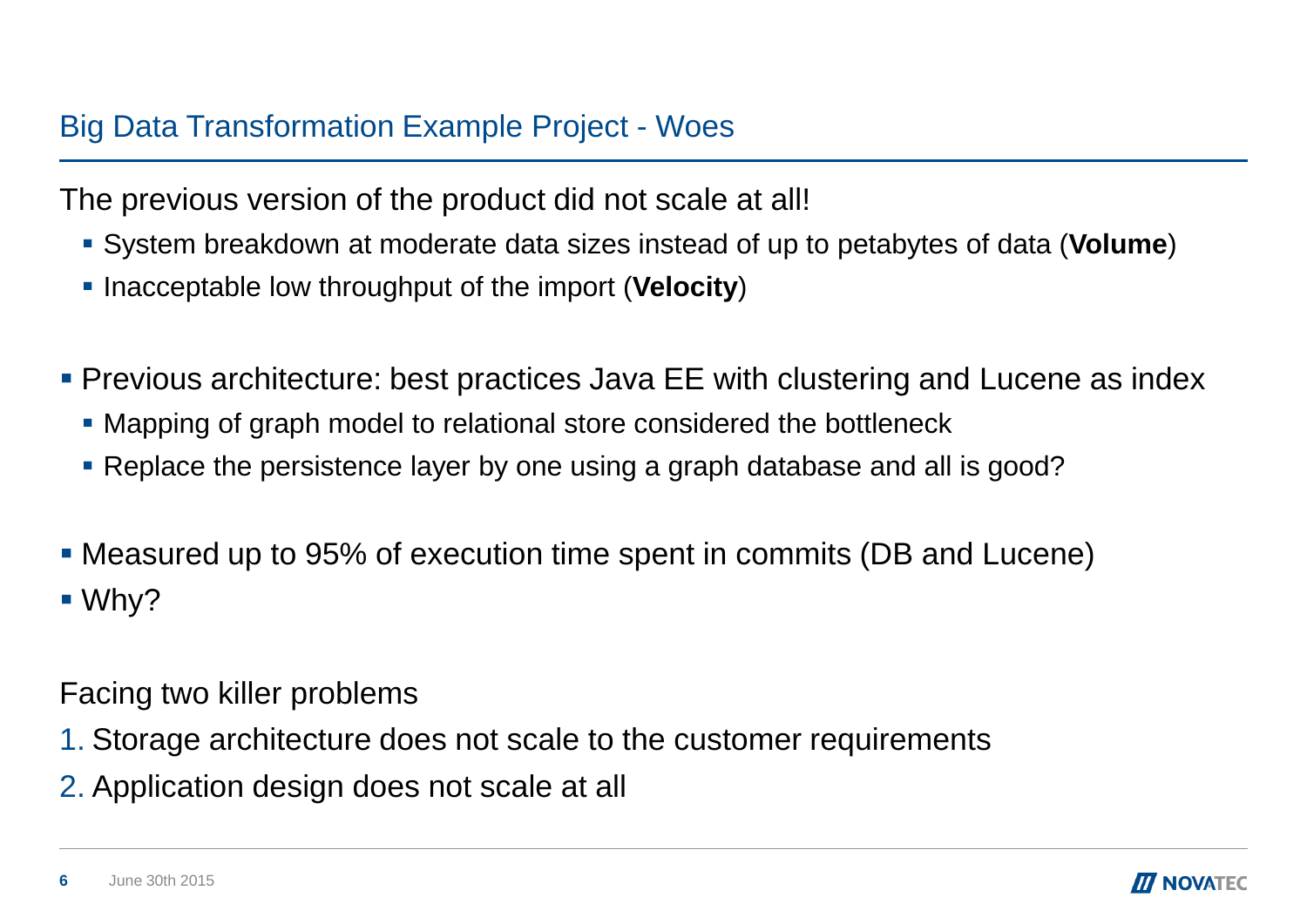Analyze, Understand, Plan!

- **Jumping right to action is a seriously bad idea (proven)**
- 1. Architecture workshops with the original developers and business
- 2. Runtime analysis using profiling and tracing tools (inspectIT.eu)
- 3. Code reviews to confirm / understand the runtime findings
- 4. Lock the original developers in a cupboard  $\odot$
- 5. Plan the new architecture concept based on requirements
- 6. Pilot implementation

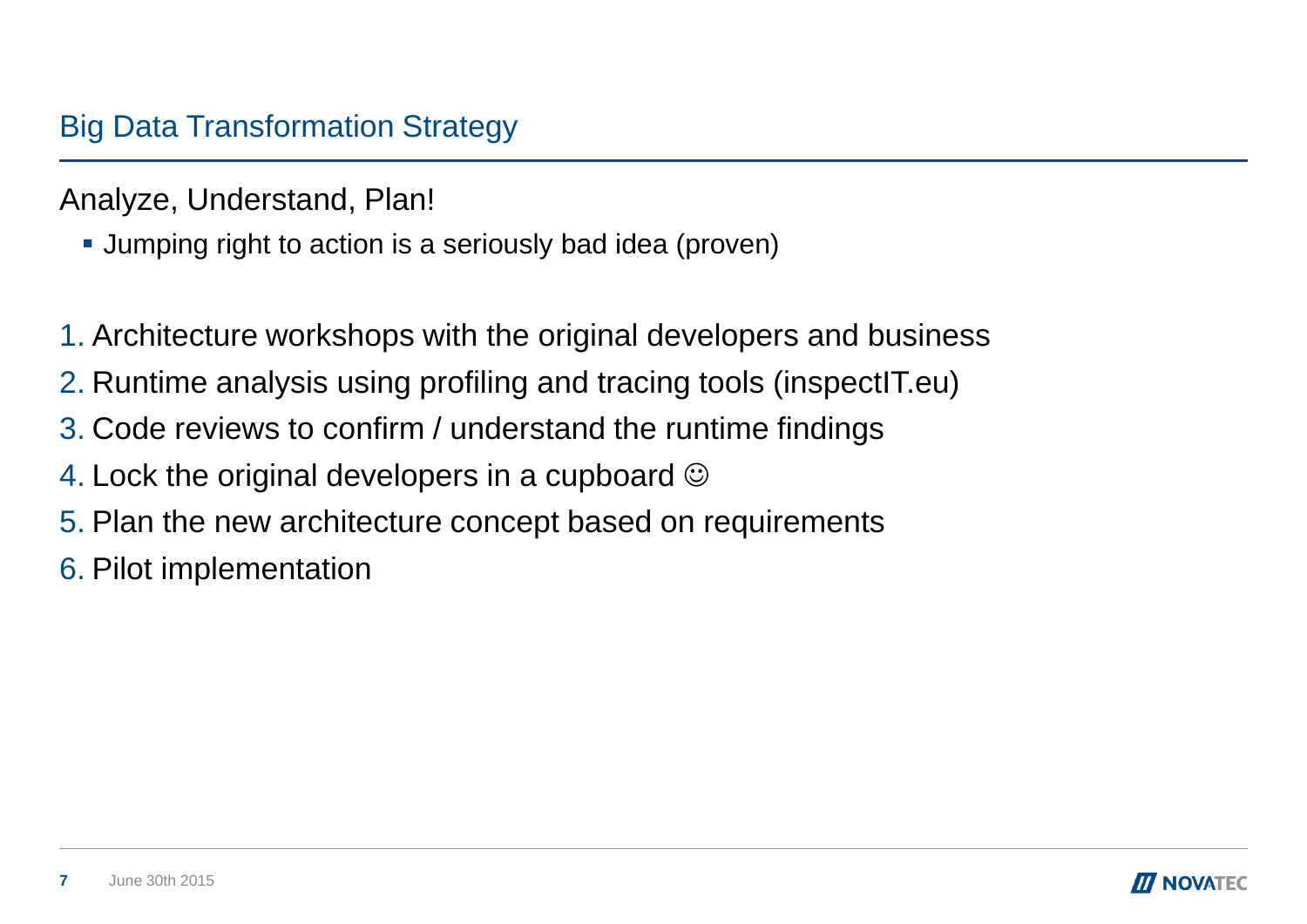Paramount requirements: 1. Scalability, 2. Scalability, 3. Scalability, 4. Analysis quality

Strategy:

- 1. Decomposition of services: client API, import, content agents, periodic jobs
- 2. Decompose the import service into a chain of independently scalable computing steps

E.g.: dispatch of update/delete, storage, indexing, statistical information, various semantic analysis

- 3. Allow analysis plugins
- 4. Compose a import workflow topology using the SEDA model
- 5. Put everything in the cloud (public or private)

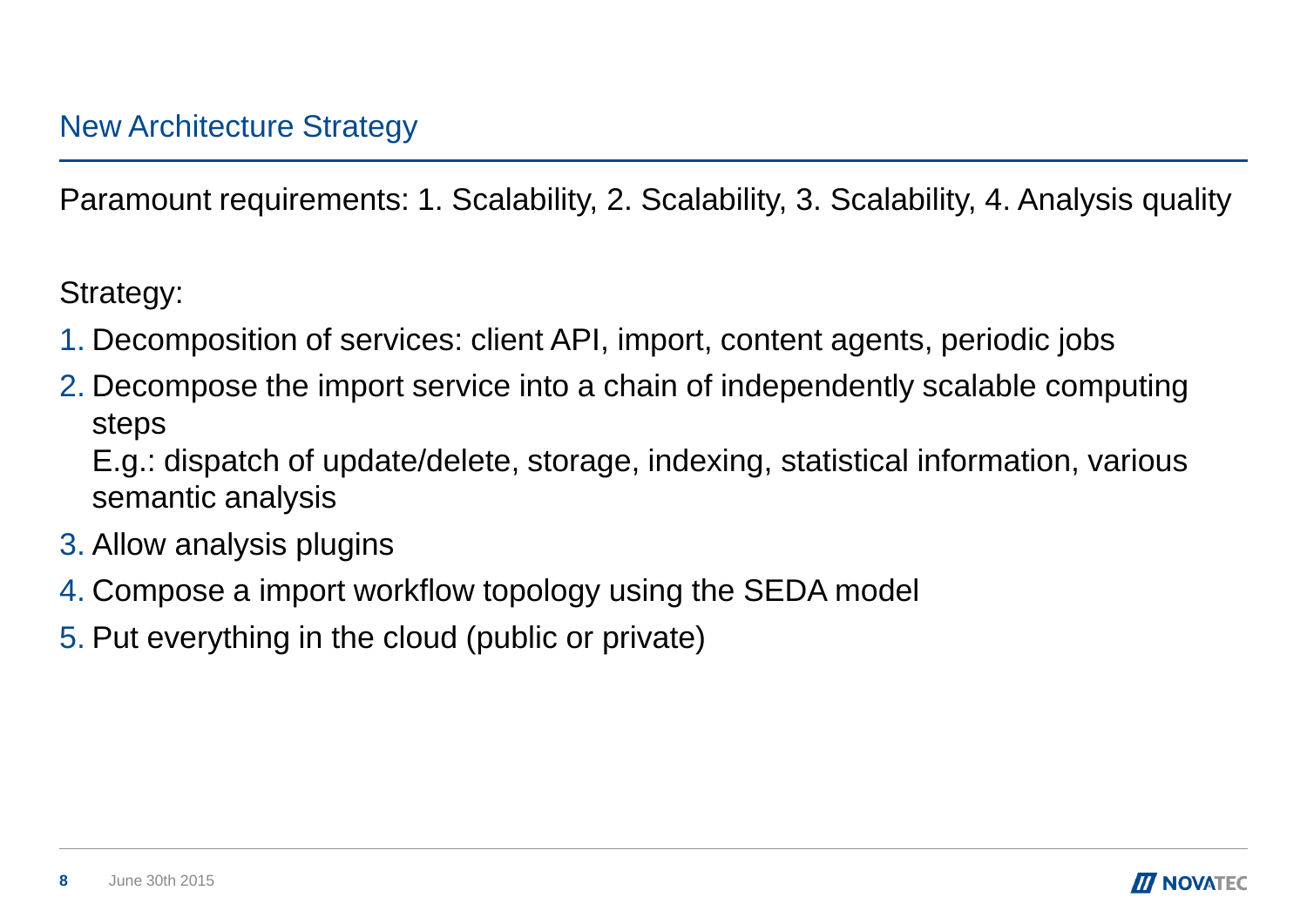## Staged Event Driven Architecture (SEDA) – Pipes & Filter Pattern



- Chains of microservices based on Spring Boot and the JMS template
- ActiveMQ provides load balancing and persistence of the workflow
- Shared Titan / Cassandra / Elasticsearch cluster
- **Analysis plugins configured as Spring beans**



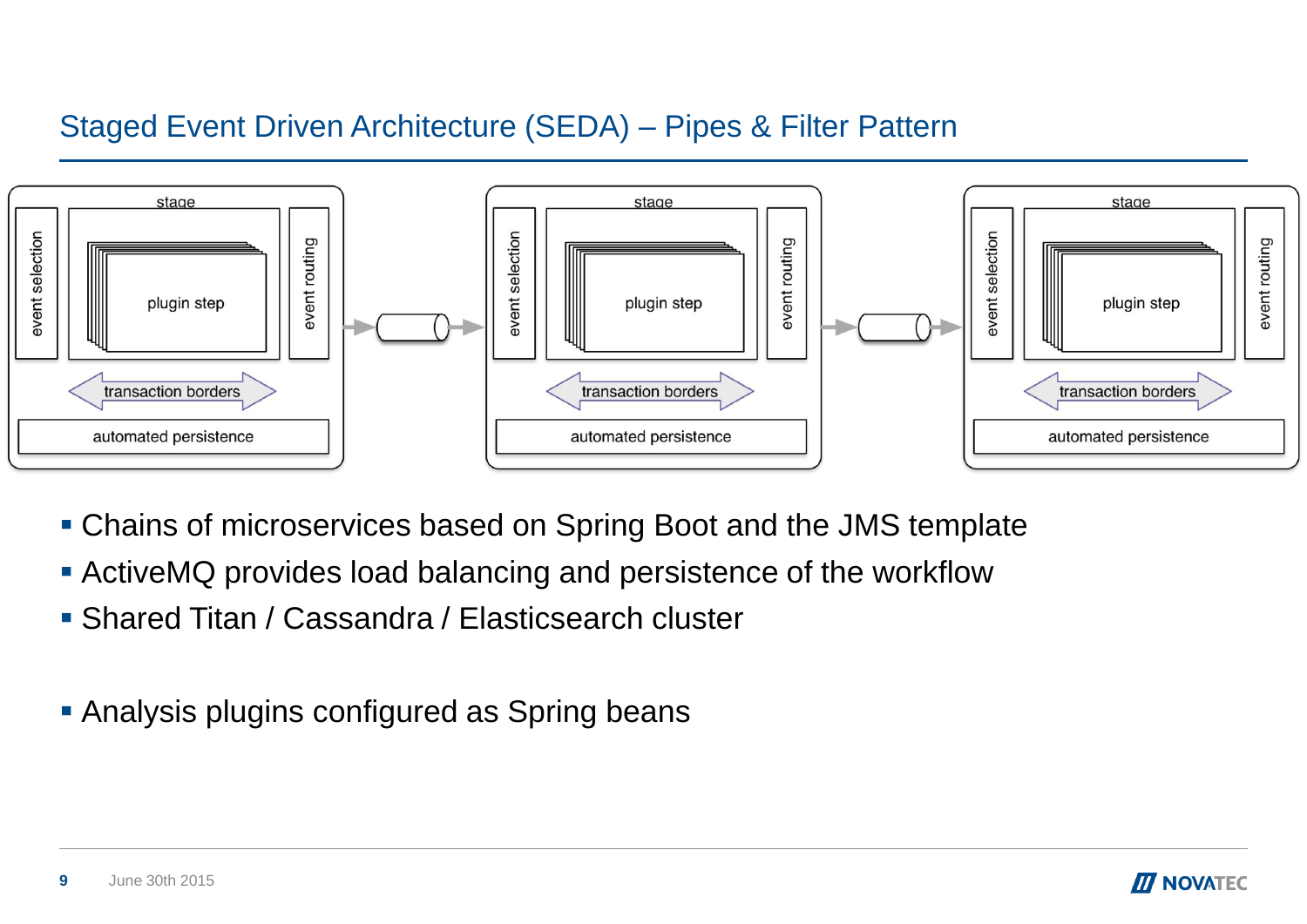#### Benefits of This New Architecture

- **Group plugin steps by their resource needs**
- Adapt the number of instances of each stage to the current needs
- Achieve the best possible data locality (graph DB caches)
- Use different technology in the stages
- **Have a single source of truth for transaction optimization**

Benefits for the project:

- **Small components are developed independently**
- Short backlogs per service instead of everything mixed in one big project
- Experimentation friendly Each service is cheap to come and go
- **Effective isolation of problems**

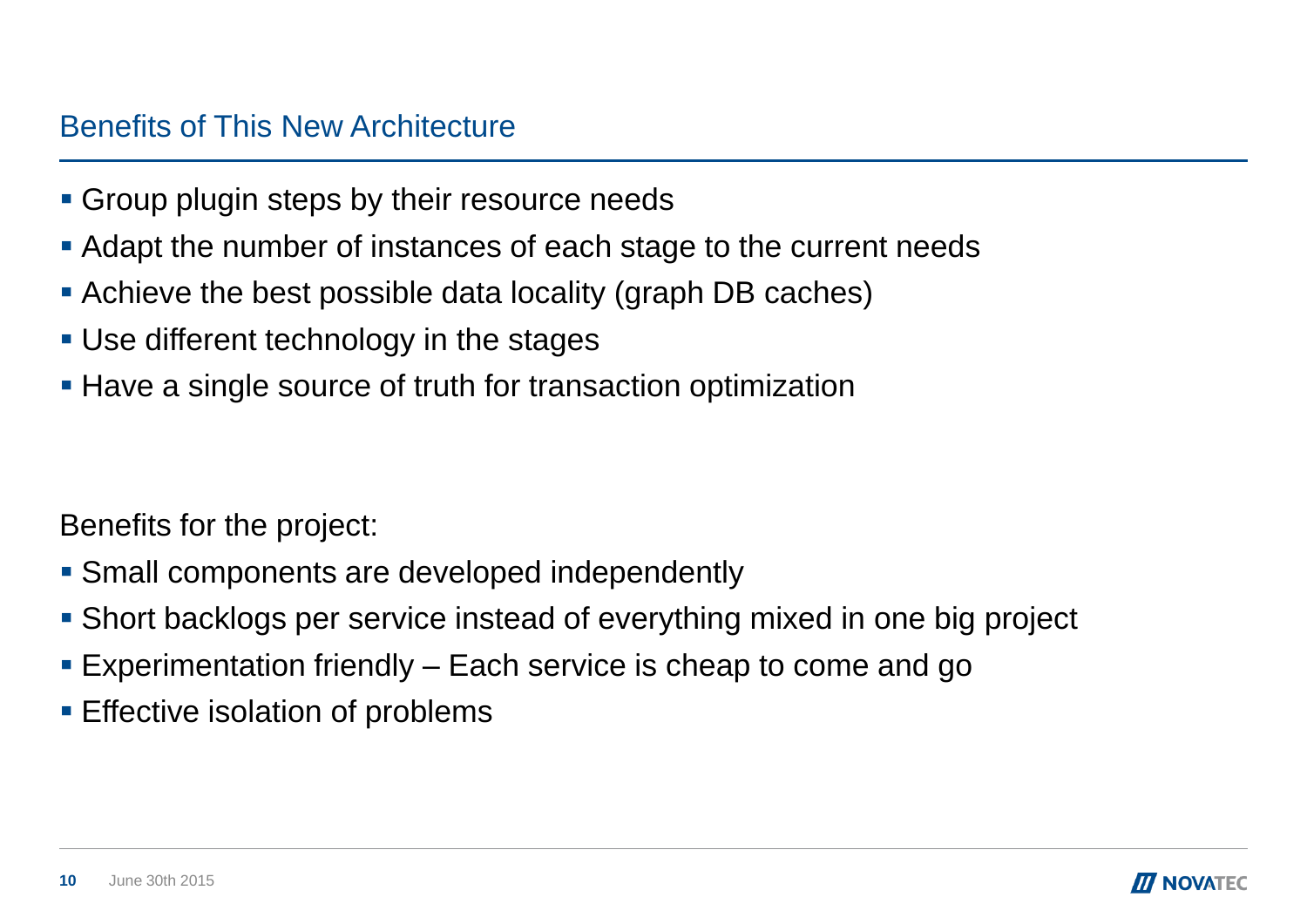## Big Data Transformation Example Project – Requirements Woes

New architecture highlights scalability bottleneck: strict consistency requirements to assure optimal quality

Uniqueness of relations

- Concurrent import of related documents could produce duplicate relations
- Example: my <user> matches your <author> and vice versa
- Uniqueness constraint on the DB required lots of short transactions

Quality of weight computation

- Business mandates perfect counts of e.g. words in the DB
- Synchronized counters create a perfect bottleneck

Decision: Drop ACID properties for BASE

Replace strong consistency by eventual consistency (and compensation)

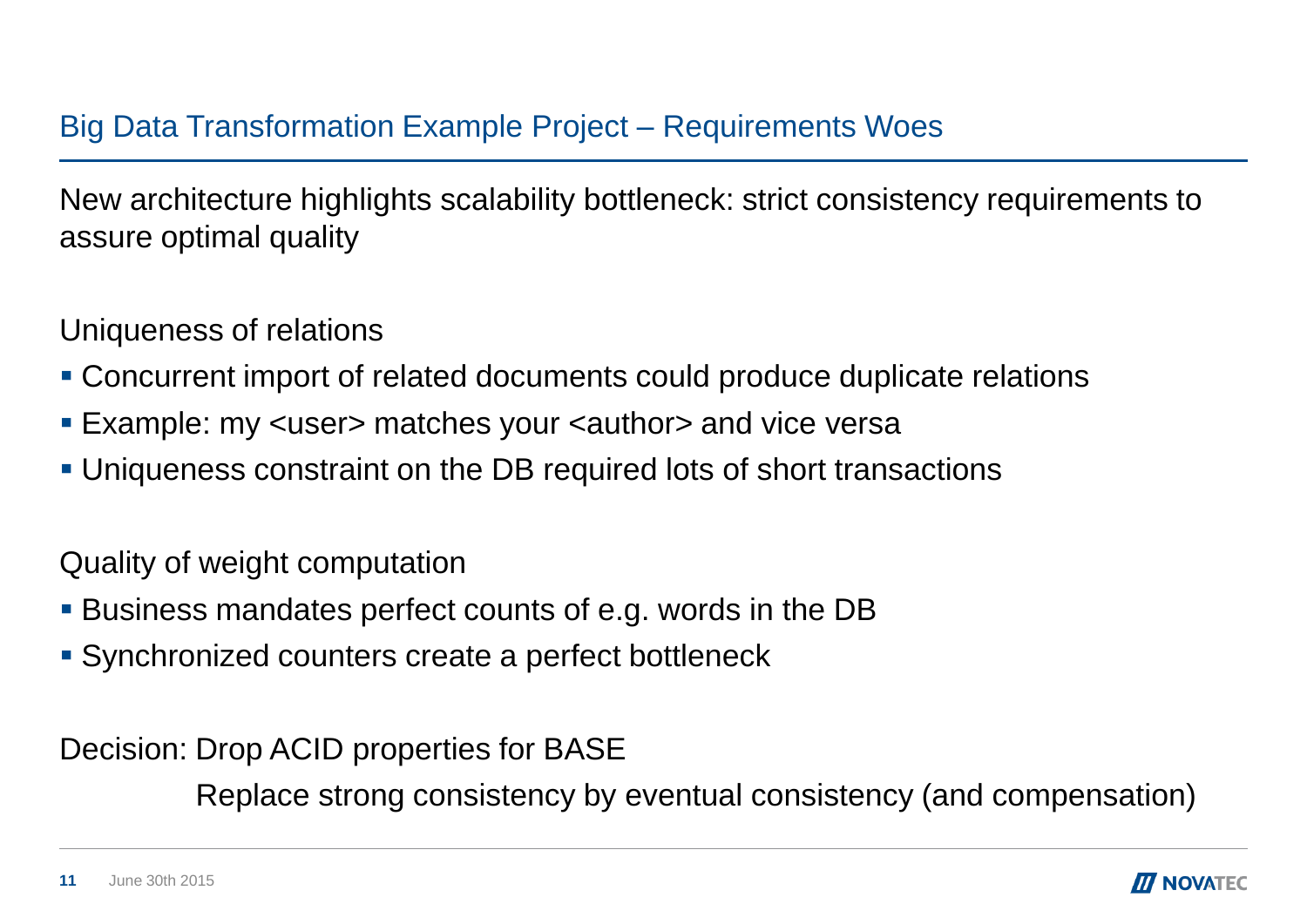The CAP theorem is a weak excuse since most of the time there are no partitions

Real reason: availability and horizontal scalability on a Big Data scale

Stronger models of consistency require a lot of agreement of the distributed nodes

The system seems to stop until agreement is achieved

OLTP applications often do not admit a share-nothing architecture Business requirements demand logical or technical locking

Measurement: lock-aquisition in Cassandra took up to 40ms! -> we could create only 25 unique keywords per second

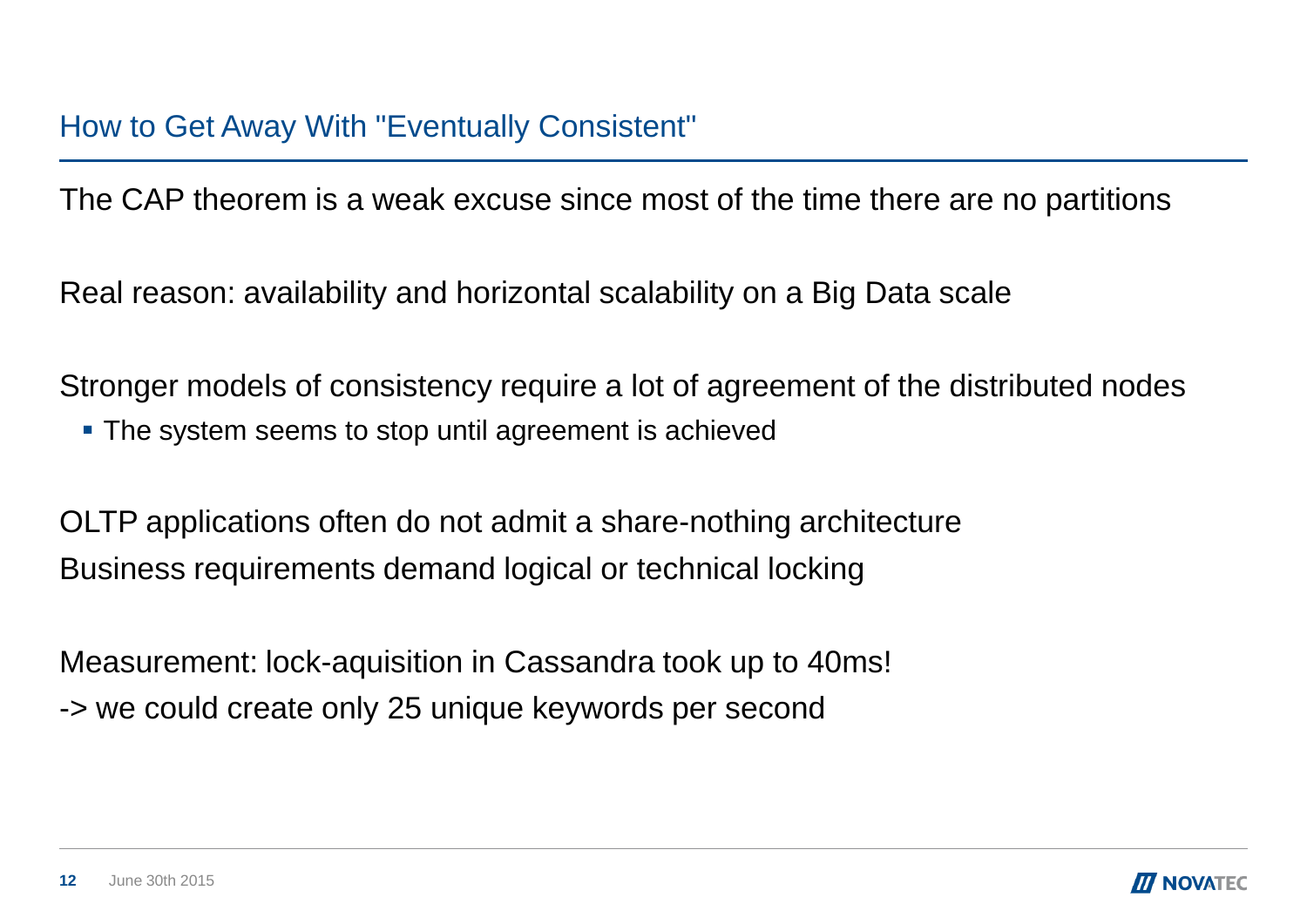## Eventually Consistent is No Law of Nature But a Reasoned Decision

#### Eventual consistency creates a timeframe of uncertainty





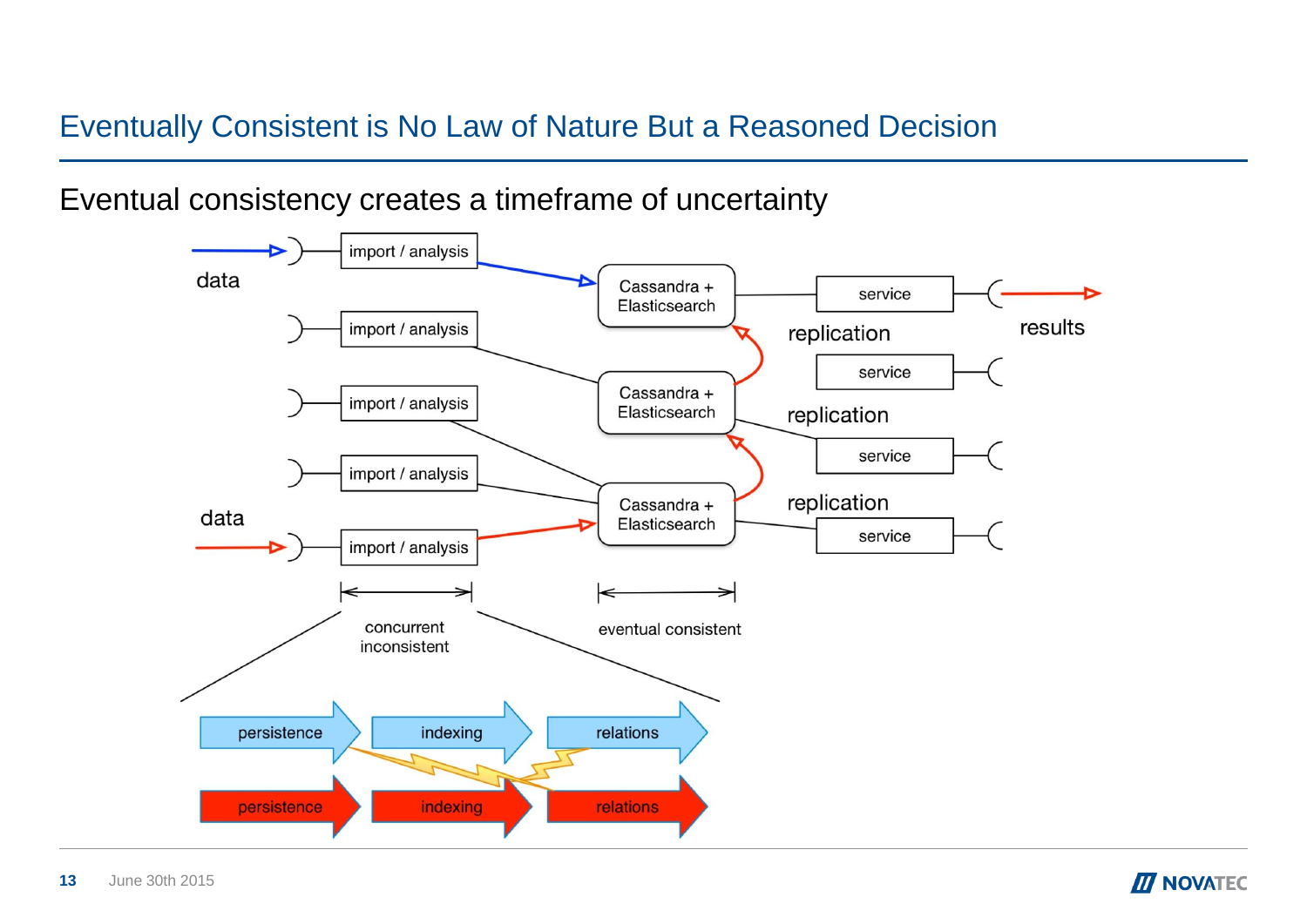## Eventual Consistency Requires a Re-Evaluation of Requirements

Expect long and tiring discussions with business Invariants of concurrency need to be understood

Example (Uniqueness constraints on relations):

- **How frequent is the possible violation of uniqueness?**
- What is the impact of this violation on the quality of relations?
- **Are other requirements and services impacted by the violation**
- **Do these violations build up over time?**
- Should we filter the duplicate relations on the API layer or should we perform periodic compensation jobs?

Difficult questions if ACID transactions protected you in the past

We favoured scalability over a possible reduction of the quality of relations

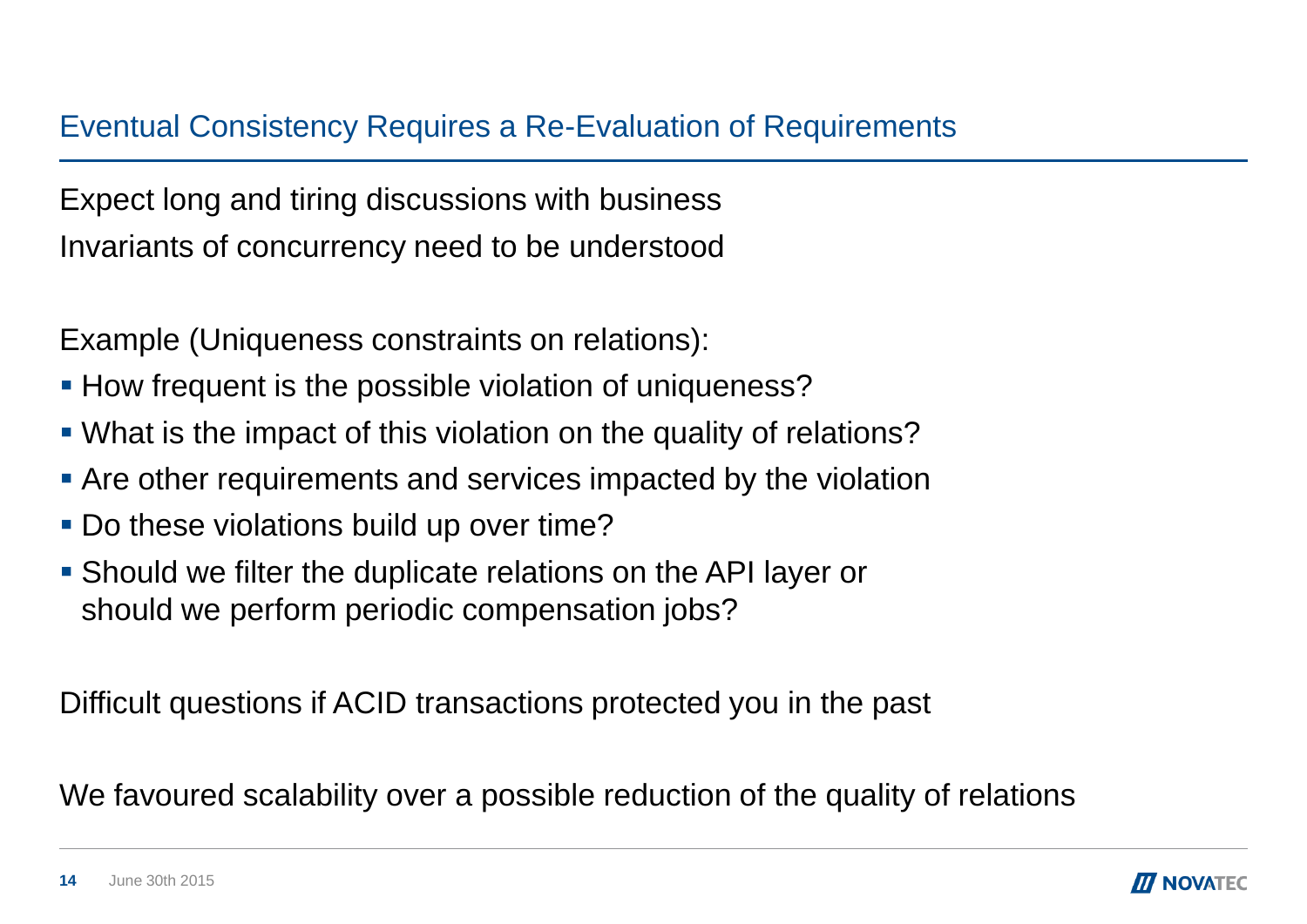Transactional enterprise applications can be transformed to a Big Data architecture Splitting a monolith into independent microservices is a good match for Big Data

The need for a Big Data architecture usually comes with a strong requirement for scalability

Some consistency focused requirements can no longer be uphold

Business needs to re-evaluate these requirements and accept compromises

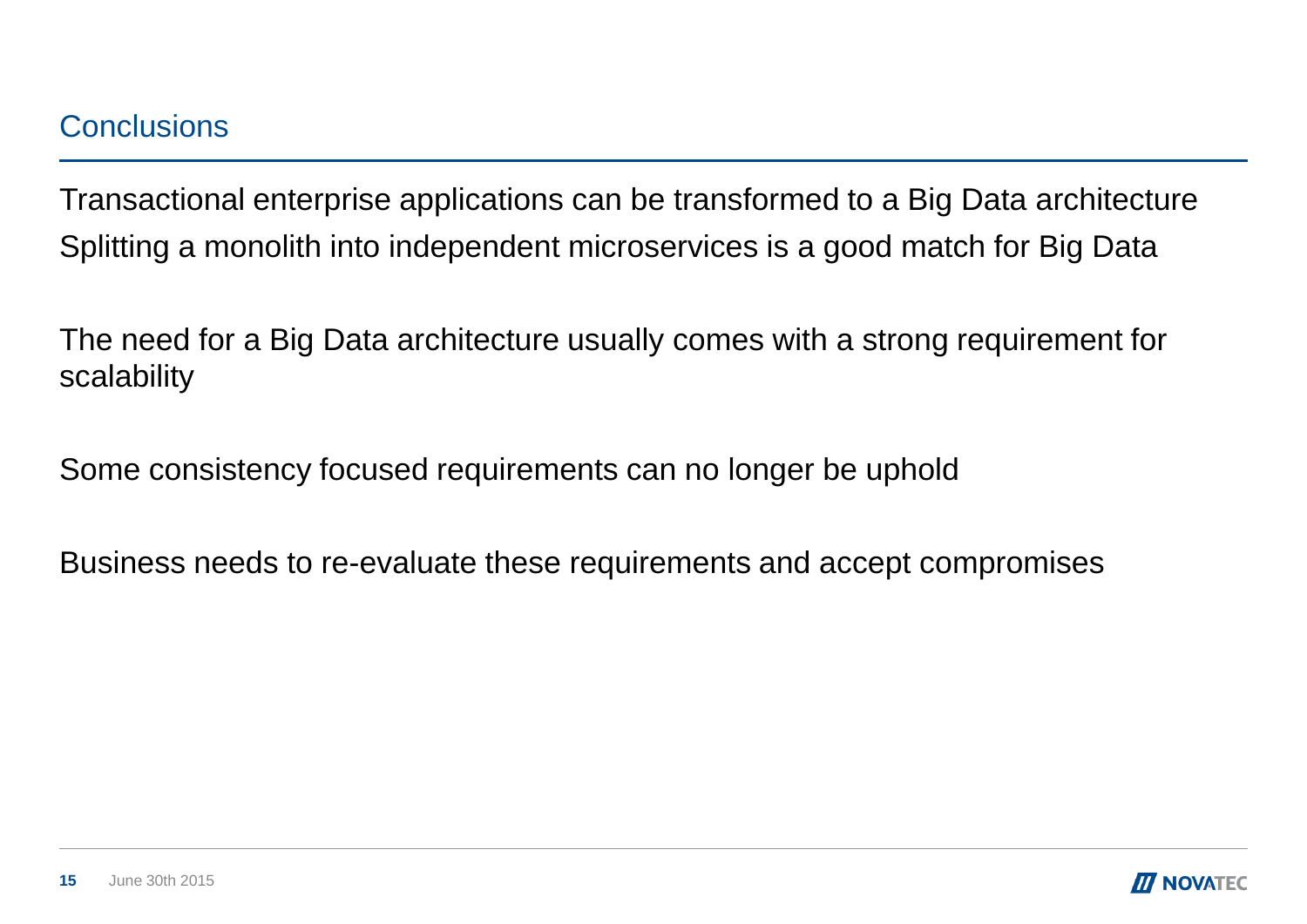# THANK YOU FOR YOUR ATTENTION

JUNE 30, 2015, ANDREAS TÖNNE

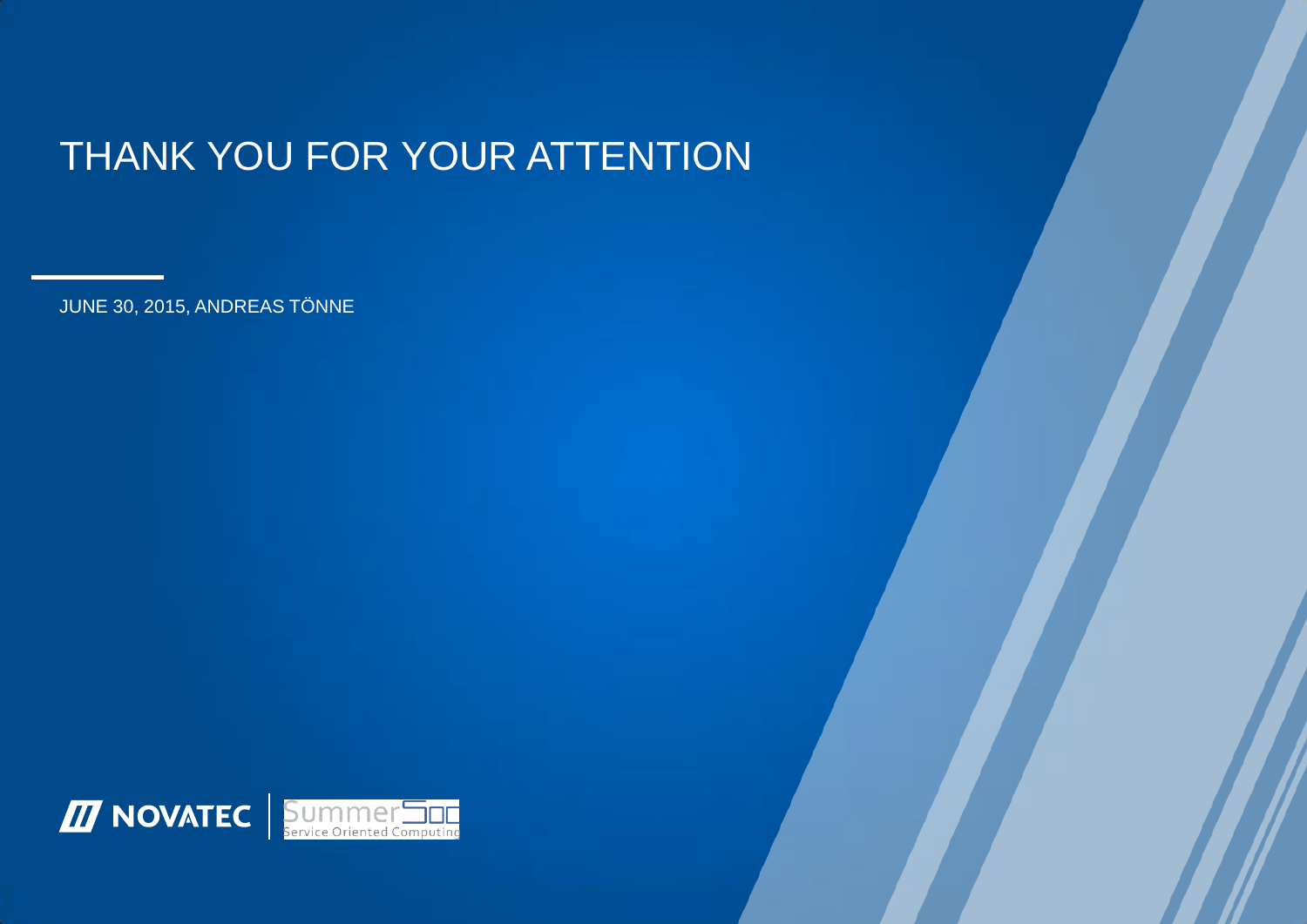## Sample Stage Topology



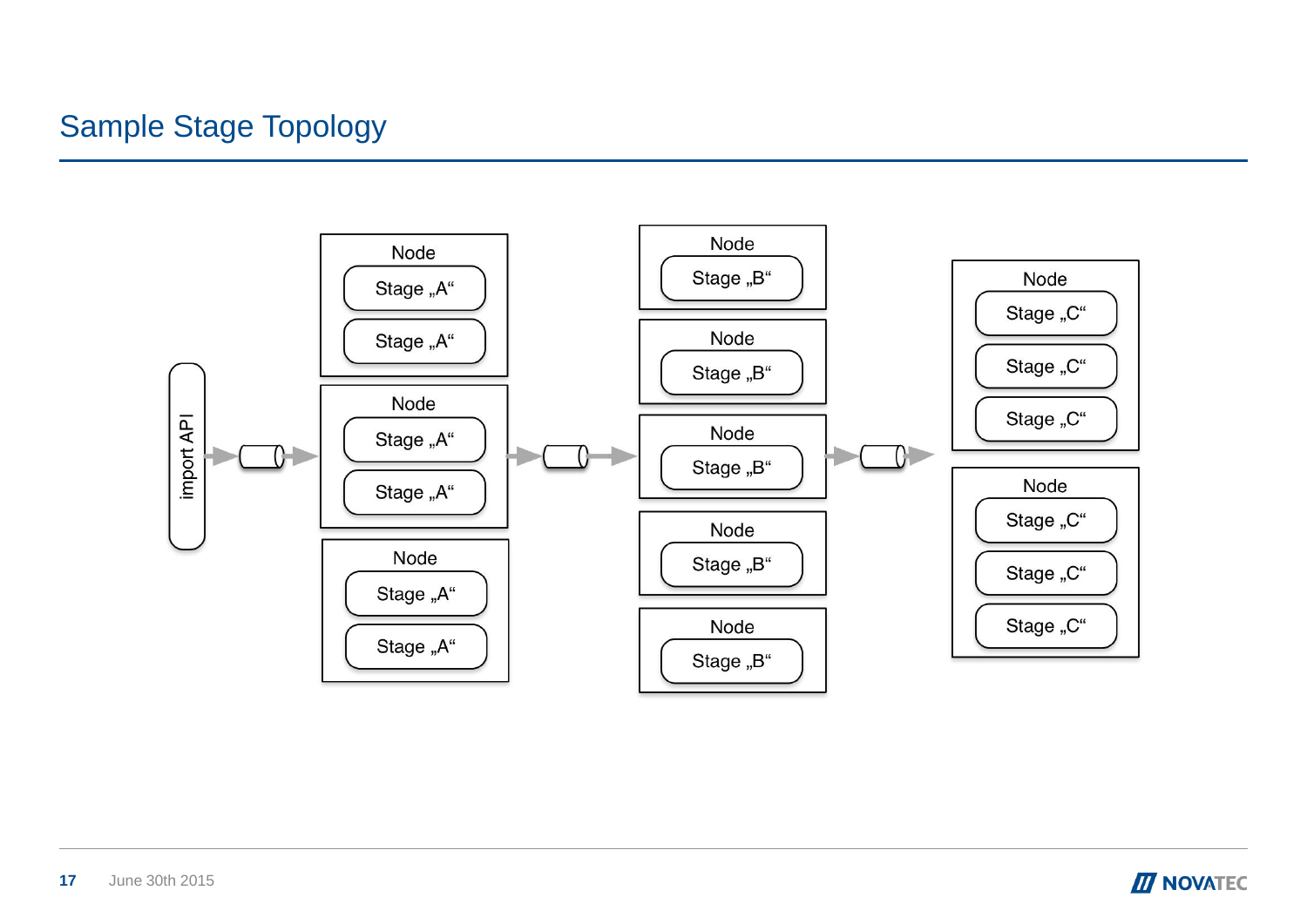ACID – Anyone?

**BASE** 

Basically available, soft state, eventually consistent

Eventually Consistent

- Single value consistency! (sometimes called atomic consistency)
- **New value written to a node is replicated in the background**
- An unbound, finite time later all available nodes show the same version of the value

CAP Theorem

- In a distributed system you can have only two of:
	- **CONSISTENCY**
	- **availability**
	- **partition tolerance**

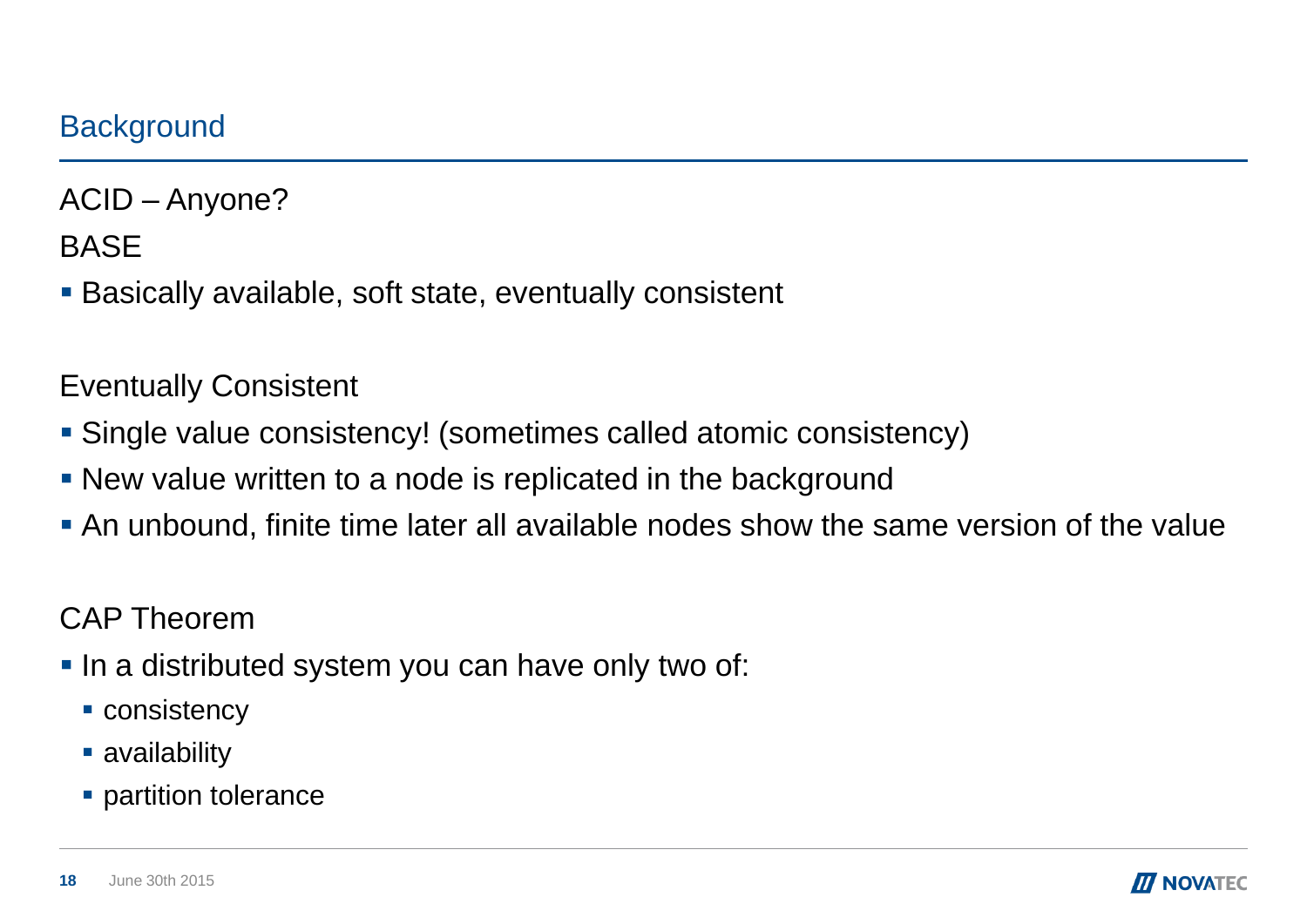## **Phantom reads**

- Concurrent update of two records does not see the updated other record
- **The relations graph becomes locally random**
- Solution: Keep a journal of updated records and re-analyse in an overlap

## **Read not your own writes**

- Chains of import/analysis steps become dependent on the replication speed of the eventual consistent storage
- **Results of previous step may not be immediately accessible**
- **Solution: Exponential back off retries or brute-force delays between steps**

## **Zombies**

- Sequences of update and delete of the same record could overrun each other
- **Solution: Timestamps for monotonic order of import and writing of tombstones**